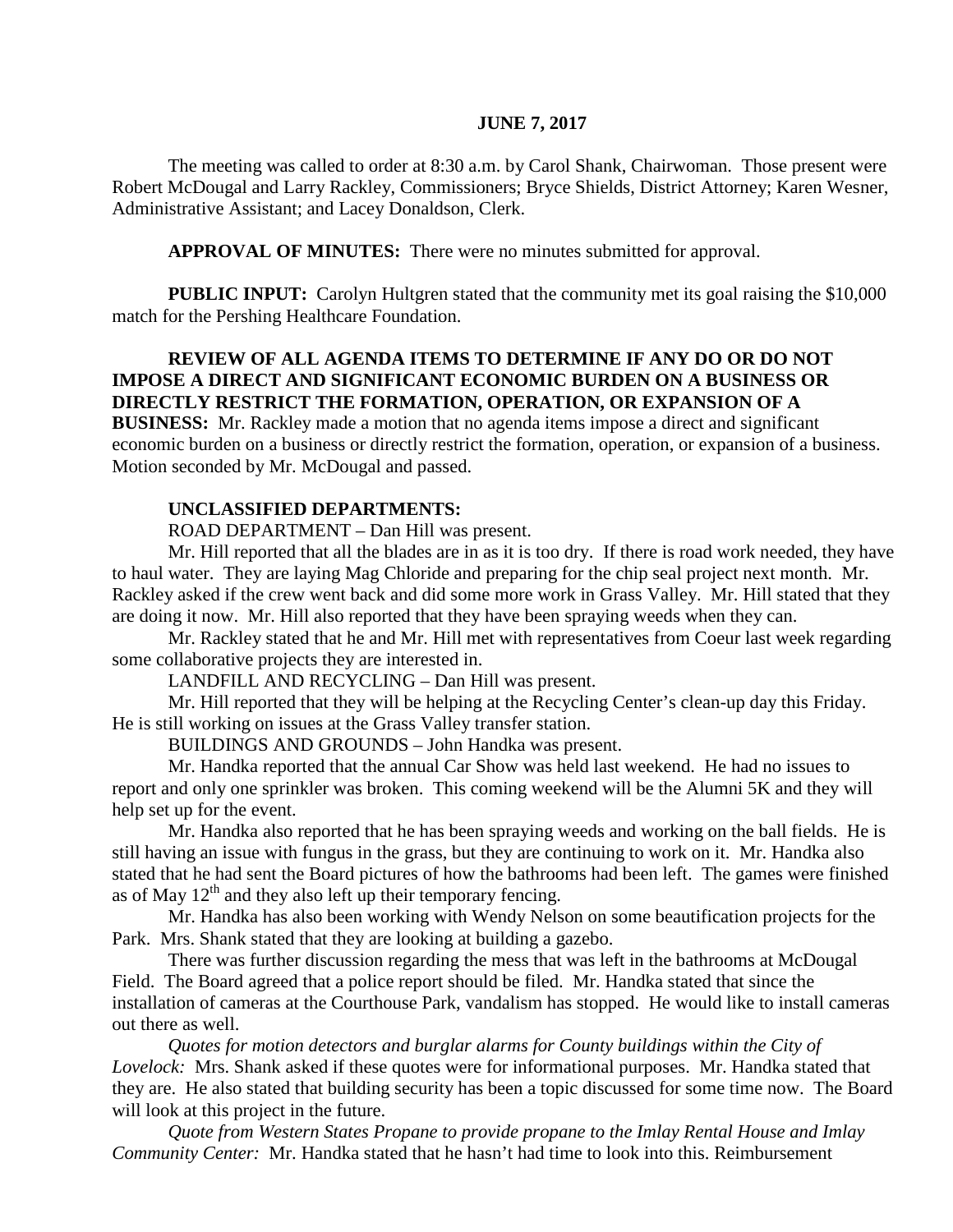#### SENIOR CENTER/VOLUNTEER COORDINATOR – Jordan McKinney was present.

Mrs. McKinney reported that they will be attending an Aces game on June  $20<sup>th</sup>$ . The Congregate and Homebound grant applications were turned in yesterday. Mrs. McKinney stated that she was told that there may not be funds available this year for homebound programs. The Advisory Board has all seats filled. Breakfast this month will be held on June  $30<sup>th</sup>$ .

Mrs. McKinney also reported that the freezer motor burned out. She received a bill from HiTech in the amount of \$2,400. The installer apparently used a foam that over time ate away at the copper wiring. Mrs. McKinney stated that she is not sure where in the budget to take this from. Mrs. Childs suggested using Gift Fund money. Mrs. Shank suggested sending a letter and bill to the company that originally installed the freezer.

Mrs. McKinney stated that she is looking into buying some of the Center's produce from Nile Valley Foods.

**NEVADA DEPARTMENT OF TRANSPORTATION (NDOT):** PRESENTATION OF FUTURE PLANNING EFFORTS FOR THE STATEWIDE TRANSPORTATION PROGRAM, NEEDS AND CONCERNS WITHIN PERSHING COUNTY, PROVIDE DIRECTION FOR COUNTY CONCERNS DISCUSSED IN THE FALL WORKSHOP AND ACCEPTANCE OF THE ANNUAL WORK PROGRAM – Bill Hoffman, NDOT Deputy Director, and Lee Bonner, Transportation Planner Analyst, were present.

Mr. Hoffman spoke about the annual workshops that are held to discuss the County's concerns and needs. The top two concerns noted at those meetings were an intersection study by the Courthouse and an intersection study at 14<sup>th</sup> and Cornell. He also spoke about vehicle accidents involving wildlife and stated that they will have more statistics available in a few months.

Mr. Hoffman gave an update on the work that has been completed. The paving project on I-80 has been halted due to problems with the plant mix. It was noted this is the project near Imlay. Mr. McDougal asked about the timeframe for completion. Dave Lindeman stated that they are currently testing material, but it may be another few weeks before they get started again. The project was supposed to be completed in August, but that will not happen now.

Mr. Hoffman also spoke about the new 80 mile per hour speed limit. There was an overwhelming acceptance from the room.

The regular meeting recessed at 9:13 a.m. for a Liquor Board meeting and reconvened at 9:15 a.m.

#### **REVIEW AND AWARD OF PERSHING COUNTY CHIP SEAL OIL BID:** Two bids were

received and opened yesterday by Commissioner Rackley, Dan Hill, Karen Wesner and Lacey Donaldson. The bids were as follows:

Idaho Asphalt Supply, Inc. \$0.137 per square foot for a total of \$178,904.96

Sierra Nevada Construction, Inc. \$0.20 per square foot for a total of \$261,043.20

Mr. Rackley made a motion to award the bid for the Pershing County Chip Seal Oil to Idaho Asphalt Supply in the amount of \$178,904.96 being the lowest, most responsive bid. Motion seconded by Mr. McDougal and passed.

#### **NEVADA DEPARTMENT OF TRANSPORTATION PRESENTATION, CONT.D:**

Mr. McDougal made a motion to accept the Nevada Department of Transportation's annual work program for Pershing County. Motion seconded by Mr. Rackley and passed.

Mr. McDougal mentioned the I-11 project and hopes the alignment finds its way along the Highway 95 corridor.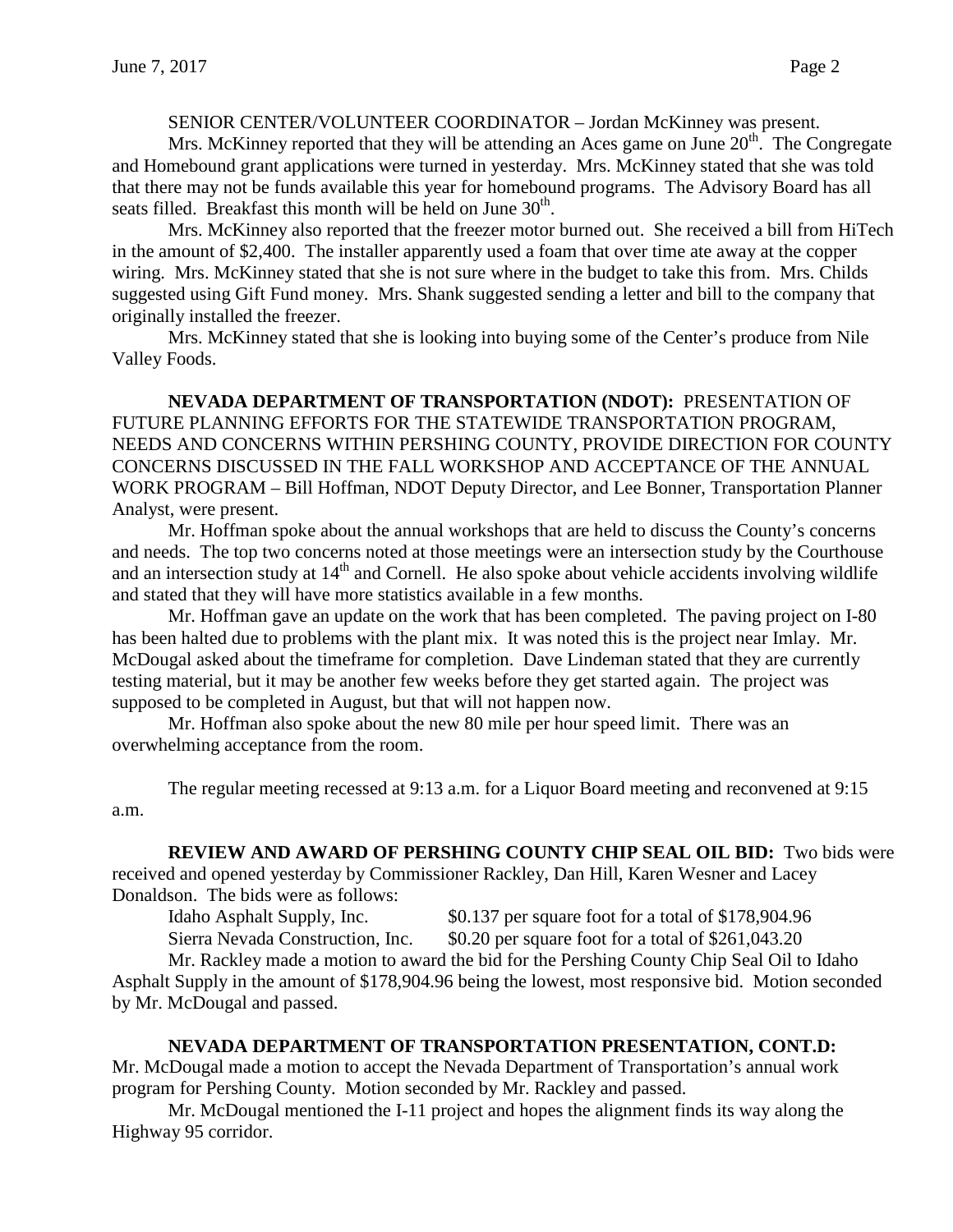Mrs. Shank recessed the meeting at 9:23 a.m. and it reconvened at 9:26 a.m.

**JERRY ALLEN, SHERIFF:** Sheriff Allen reported that he and Commissioner Rackley took a field trip to look at other law enforcement facilities in Northern Nevada. Sheriff Allen also stated that he drove out to the Black Rock and it is still under water. He is not sure how quickly it is receding, but the BLM is monitoring it. The body cams have been received, but they are having some IT issues. Legislation regarding the cameras did pass, but he is not sure if the vehicle cameras were included. He did not budget for vehicle cameras. They had two days of training on the new electronic citation program last week. Sheriff Allen stated that they had a very busy weekend with Graduation, Graduation parties and the Car Show. They also assisted in a under water rescue.

Mr. McDougal asked if Sheriff Allen had any information regarding Burning Man thinking about relocating the event. Sheriff Allen stated that he has heard rumors, but no confirmation. He will be participating in a teleconference next Thursday with them. He has also been speaking with the District Attorney in regards to the settlement agreement.

APPROVAL TO ADVERTISE AND HIRE TO FILL VACANT DEPUTY POSITION – Sheriff Allen stated that he did receive notice regarding a Federal Grant and would like to turn one position into four. The grant deadline is July  $28<sup>th</sup>$ . An item will be put on the next agenda. Mr. McDougal asked if this would impact the current request. Sheriff Allen stated that it would not. This position is already contingent on grant funding. Mrs. Shank would like to wait. Mr. McDougal disagreed.

Mr. Rackley made a motion to approve the advertisement and hiring to fill the vacant deputy position. Motion seconded by Mr. McDougal and passed.

**UPDATE ON PROGRESS OF SITE LOCATION, DESIGN, FUNDING, AMENITIES AND CONSTRUCTION OF POTENTIAL LAW ENFORCEMENT CENTER:** Mr. Rackley stated that they toured the Elko City Police Department. Sheriff Allen stated that the life expectancy of the building is 100 years. The inmates are housed in the County Jail. They also visited the Lander County Law Enforcement Center. Mr. Rackley was surprised how workable the two story floor plan is.

This item will be left on the agenda for further discussion.

# **UNCLASSIFIED DEPARTMENTS, CONT.D:**

COMMUNITY CENTER/ECONOMIC DEVELOPMENT – Heidi Lusby-Angvick was present. Mrs. Lusby-Angvick stated that she attended the CDBG (Community Development Block Grant) training yesterday. Tomorrow she will be attending a small business development council training. Next week she will go to Coeur Rochester's gold pouring ceremony. The WNDD (Western Nevada Development District) meeting in Hawthorne is also next week.

Mrs. Shank asked about the plan to move to City Hall. Mrs. Lusby-Angvick and Mr. McDougal have not met to discuss it yet.

*Approval of installation of Exit 105 artwork and future maintenance of site and artwork:* Mrs. Lusby-Angvick stated that they are still waiting on one permit. She spoke with Terah Mallsum at the BLM this morning and she estimated 45 days.

Mrs. Shank stated that she believes they have enough volunteers to perform any maintenance and Will Barter at NDOT stated they would continue to take care of the weeds.

Mr. McDougal made a motion to approve the installation of artwork at Exit 105 and the ongoing maintenance of the site as discussed. Motion seconded by Mr. Rackley and passed.

PERSHING COUNTY FIRE/AMBULANCE DEPARTMENTS –

*AMBULANCE REPORT: Instrastate Interlocal Contract –* Chief Carmichael stated that he and Mr. Shields have been in discussions with the State regarding the Interlocal Agreement. Once everything is worked out, this will be put back on the agenda.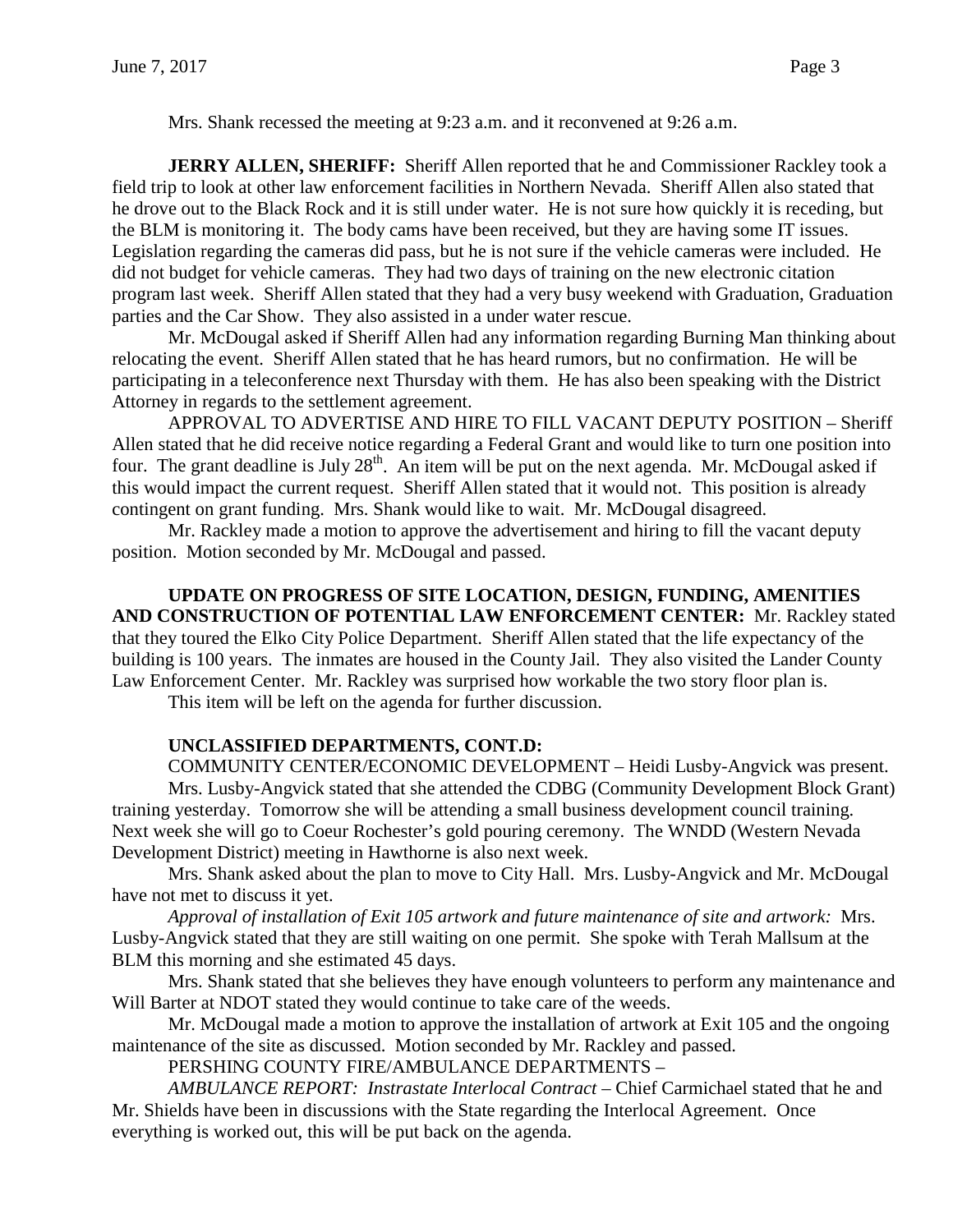*LOVELOCK FIRE DEPARTMENT:* Chief Carmichael stated that they have two candidates that are going through the interview process now. Chief Carmichael, Rodney Wilcox and Commissioner Rackley had a discussion regarding the department. Chief Carmichael would also like to meet with Mrs. Shank and Mr. McDougal to provide a tour of the facility, etc.

Chief Carmichael spoke about the under water rescue. He is looking at buying some special equipment with the amount of water we have this year.

Mrs. Shank asked if the Ambulance billing had been caught up. Chief Carmichael stated that he met with REMSA and by next week all the billing should be caught up. They can back-bill most of it.

Chief Carmichael stated that two weeks ago he proctored the Grass Valley Fire Department's Hazmat testing.

### **PLANNING AND BUILDING DEPARTMENT, IMLAY WATER SYSTEM:** James Evans was present.

Mr. Evans reported that there were no agenda items for a Planning Commission meeting, so it has been cancelled.

Mrs. Shank asked about moving the connex to Imlay. Mr. Evans stated that he talked to Mr. Hill of the Road Department on Monday and it will not fit on their low-boy, but he will see what else could be done.

GRASS VALLEY FIREHOUSE ADDITION – DISCUSSION REGARDING THE GRASS VALLEY FIREHOUSE ADDITION AND PLAN REVIEW, COMMENTS WHICH SUGGEST THE NEED TO EXPAND THE SCOPE OF THE PROJECT IN ORDER TO COMPLY WITH THE LOCAL AND STATE CODES: Mark Hauenstein from Technical Designs was present. Michael Sheppard and Clay Sheppard were also present.

Mr. Hauenstein had several concerns after completing the plan review for the project. There was a lot of discussion regarding the snow load of the roof and ADA (Americans with Disabilities Act) issues. It was noted that the ADA requirements were not included in the scope of Michael Clay Construction's contract.

Mr. Sheppard will speak with the engineer regarding the snow load of the roof. Mrs. Shank feels that the County can handle the ADA compliance issues in house. Mr. Sheppard will work with Buildings and Grounds in regards to what material, etc. is needed for the ADA bathrooms.

# **ELECTED DEPARTMENTS:**

LACEY DONALDSON, CLERK-TREASURER – Mrs. Donaldson reported that Monday at 5:00 p.m. was the deadline to pay taxes. Tuesday morning she recorded approximately 370 one-year Certificates of Delinquent Taxes and took deed to 82 parcels.

Mrs. Donaldson also reported that Friday afternoon the Bill containing funding for election equipment passed in the Assembly and then passed the Senate on Monday. It is now on the Governor's desk. This would provide approximately half of the local election official's funding request to purchase new voting equipment. Secretary Cegavske will develop a grant application for counties to request funding. The week of June  $20<sup>th</sup>$  Mrs. Donaldson will be traveling to Las Vegas to attend the Secretary of State's Election Conference. Deputy Clerk Rachel Craspay will attend the Commission meeting that week in Mrs. Donaldson's absence.

RENE CHILDS, RECORDER-AUDITOR – Mrs. Childs gave the Board the monthly ending fund balances. A special meeting to certify the tax rate was set for June  $28<sup>th</sup>$  at 8:30.

Mrs. Childs reported that five counties are currently going with Tyler Technologies for their financials. Mrs. Childs stated that she is leaning that way as well. She also stated that no decisions have been made on the Recording side.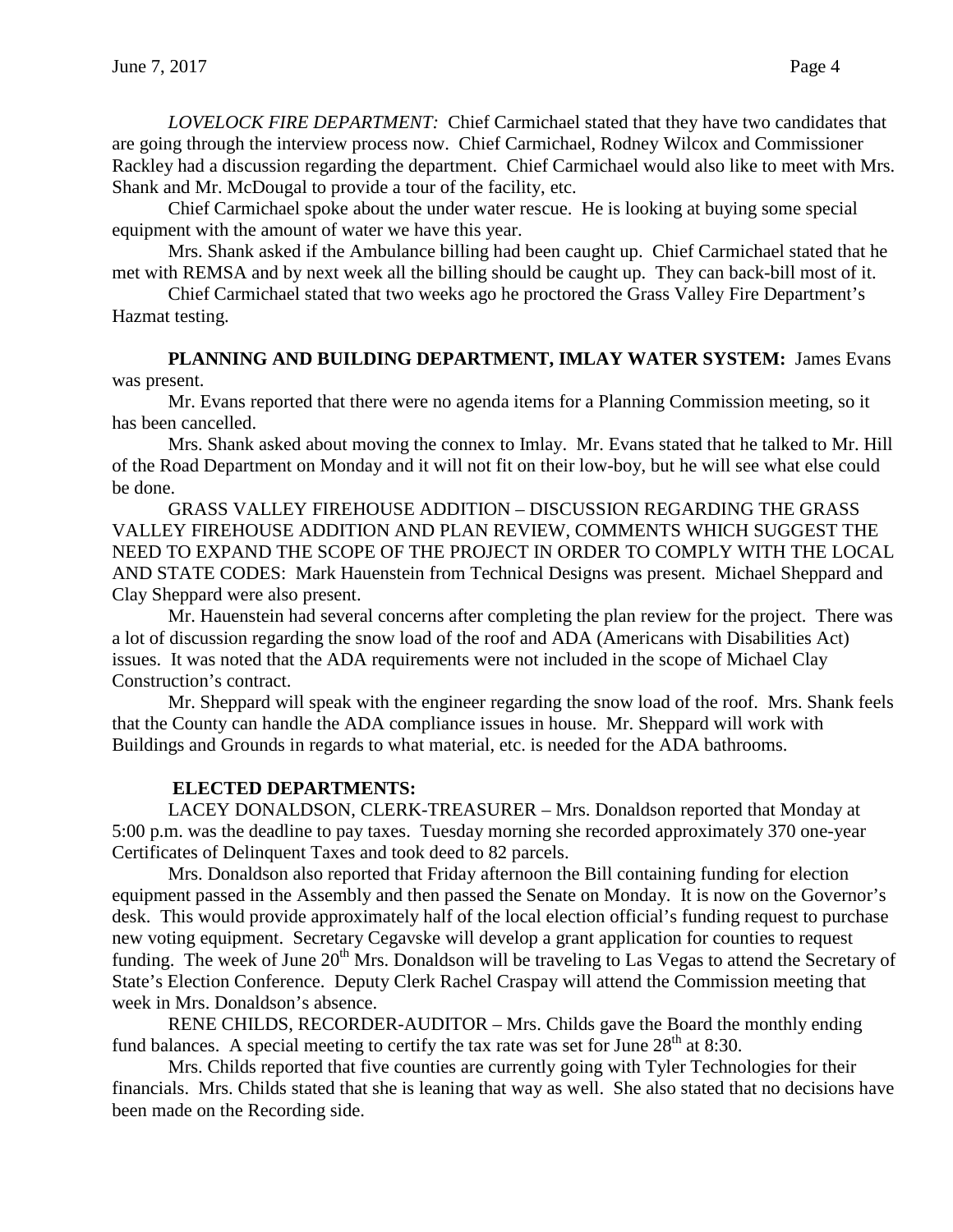LAURI CERINI-JONES, ASSESSOR – Mrs. Cerini-Jones stated that the office is busy getting everything input for the upcoming tax roll. They are also preparing for the next appraisal cycle. Mrs. Cerini-Jones also spoke about the delinquent accounts and the promises to pay not being kept.

*Farr West Engineering Agreement/Contract to provide GIS Professional Services for FY 2017- 2018:* Mrs. Cerini-Jones stated that they had entered into a contract mid-year and would like to start the new Fiscal Year with a new contract.

Mr. Rackley made a motion to approve the Agreement/Contract with Farr West Engineering to provide GIS Professional Services to the Assessor's office for FY 2017-2018 as presented. Motion seconded by Mr. McDougal and passed

*Tech Fund expenditures pursuant to NRS 250.085:* Mrs. Cerini-Jones gave the Board a list of expenditures she would like to purchase using tech funds this fiscal year.

Mr. McDougal made a motion to approve the Tech Fund expenditures pursuant to NRS 250.085 as presented by Mrs. Cerini-Jones in the amount of \$461,722.00. Motion seconded by Mr. Rackley and passed.

Mrs. Cerini-Jones also spoke about DevNet. She has reached out to their technical department in regards to our infrastructure.

**CORRESPONDENCE:** There was no additional correspondence discussed.

**DERBY FIELD AIRPORT:** APPROVAL OF LAND USE AGREEMENT WITH BUREAU OF LAND MANAGEMENT FOR USE OF AIRPORT PROPERTY FOR BLM FIRE BASE – Donovan Walker, Assistant Fire Management Officer for the Winnemucca District BLM, was present.

Mr. Walker stated that we have had this agreement in place for a number of years and it is renewed about every five years. It was noted that this wouldn't be a permanent set-up, but on an asneeded basis.

Mr. McDougal made a motion to approve the Land Use Agreement with the Bureau of Land Management for use of the Airport property for a BLM Fire Base. Motion seconded by Mr. Rackley and passed.

**DISCUSSION REGARDING AMENDING PERSHING COUNTY CODE 2.56 TO MAKE THE RECREATION BOARD AN INDEPENDENT BOARD:** Mr. McDougal stated that they have run into some issues regarding the responsibilities and obligations of the ball fields.

Mr. Shields stated that the Recreation Board is considered an Advisory Board to the County Commission. He also spoke about the Statute that allows for a Tourism Board, which is funded with room tax dollars. In 2013 the County dissolved our Tourism Board and combined those functions with the Recreation Board. The previous Tourism Board was an independent board. Mr. Shields stated that he feels if the County turns the Recreation Board into an autonomous board it would be disadvantageous to the County as they would lose control over those funds. There would be additional costs to that board for attorney's fees as they would have to hire their own attorney. He also stated that problems would again arise in regards to the swimming pool as the previous Tourism Board didn't want to fund the pool with the room tax funds. A better solution would be to work with the current board and outline to them what their authority is, which is administrative.

Mr. Shields stated that the problems arose when the Recreation Board wanted to hire someone to take care of the ball fields. Mr. Shields spoke with Darin Bloyed, who was a member of the Recreation Board for several years. Mr. Bloyed stated that the way it was handled in the past was that Buildings and Grounds would hire summer help specifically for the ballfields and it was paid for through the Recreation Board. Mr. Shields stated that he thought this was a viable option.

Mr. McDougal stated that he has seen an issue regarding maintenance expenditures. He doesn't feel the Recreation Board should have oversight on these expenditures. Mr. Shields stated that the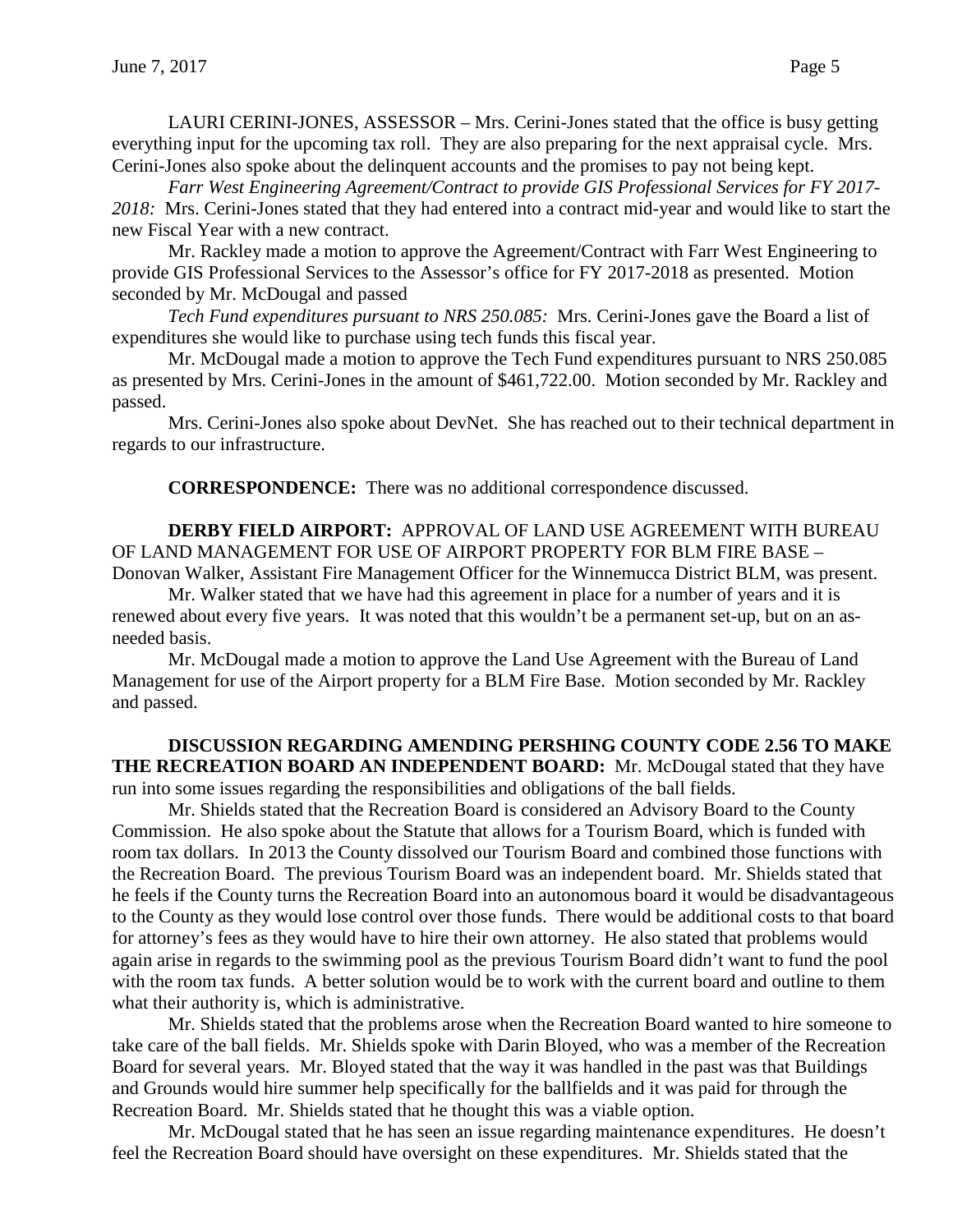Recreation Board is reviewing expenditures so they have hands on their budget. Their approval of the vouchers at their meetings is a recommendation of approval to the County Commission. Mrs. Donaldson stated that this is no different than any other department (fire departments, sheriff's department, etc.). Mrs. Childs stated that there has been a delay in approval of some vouchers from the Recreation Board. Mr. McDougal felt that those delays were due to a member of the Recreation Board not agreeing with the expenditure.

Mrs. Lusby-Angvick was concerned about Tourism dollars not being earmarked for advertising. Mr. Shields stated that it should be easy to budget for Recreation programs and Tourism items. Mrs. Donaldson stated that there are still two separate budgets for Recreation and Tourism.

Mr. McDougal feels that if the Board is given clear guidance regarding their responsibilities and obligations it would be helpful. Mr. Shields and Mr. Bullock will work on providing some guidance. Mr. Shields also suggested that the Recreation Board adopt some policies regarding the usage of the ball fields, etc.

# **FIRST READING OF AN AMENDMENT TO PERSHING COUNTY CODE 2.56, WHICH WILL CHANGE THE PERSHING COUNTY RECREATION BOARD FROM AN ADVISORY BOARD TO AN INDEPENDENT BOARD:** There was no discussion on this agenda item.

**A RESOLUTION AMENDING THE CAPITAL IMPROVEMENT AND PUBLIC SAFETY PROJECT PLAN PURSUANT TO ORDINANCE 252 AND ORDINANCE 257 FOR THE PURCHASE OF PUBLIC SAFETY VEHICLES AND EQUIPMENT:** Mr. Rackley explained the changes to the plan. Mrs. Childs stated that she doesn't feel the amount specified for the Grass Valley Firehouse is sufficient. Mrs. Childs stated that \$150,000 will come out of the Building Fund and the bid came in \$30,000 higher than that. She also stated that the Road Department is charging their material for the project and there will also be an additional expense for the ADA requirements discussed earlier. Mrs. Shank asked if \$75,000 would be sufficient. The Board agreed and will change the "not to exceed" from \$40,000 to \$75,000.

Mrs. Shank also suggested adding verbiage to #4 that we have already purchased the units and they are being financed.

Mr. McDougal made a motion to adopt Resolution #17-0604 amending the Capital Improvement and Public Safety Project Plan with the changes discussed. Motion seconded by Mr. Rackley and passed.

**BOARD APPOINTMENTS:** LIBRARY BOARD OF TRUSTEES RESIGNATION – A letter of resignation was received from Whitney Phillips.

Mr. McDougal made a motion to accept the resignation of Whitney Phillips from the Library Board of Trustees. Motion seconded by Mr. Rackley and passed.

**SALARY RESOLUTIONS:** M. SPRINGER, LIBRARY – Mr. McDougal made a motion to approve the Salary Resolution for Mandy Springer moving her to full-time effective July 1, 2017. Motion seconded by Mr. Rackley and passed.

M. MCKINNEY, BUILDINGS AND GROUNDS – Mr. Rackley made a motion to approve the Salary Resolution for Myron McKinney moving him to full-time effective July 1, 2017. Motion seconded by Mr. McDougal and passed.

D. MCKAY, AG EXTENSION/COMMUNITY CENTER – Mr. McDougal made a motion to approve the Salary Resolution for Dixie McKay moving her from an Administrative Clerk II, Range 26, Step B to an Administrative Clerk II, Range 26, Step D effective July 1, 2017. Motion seconded by Mr. Rackley and passed.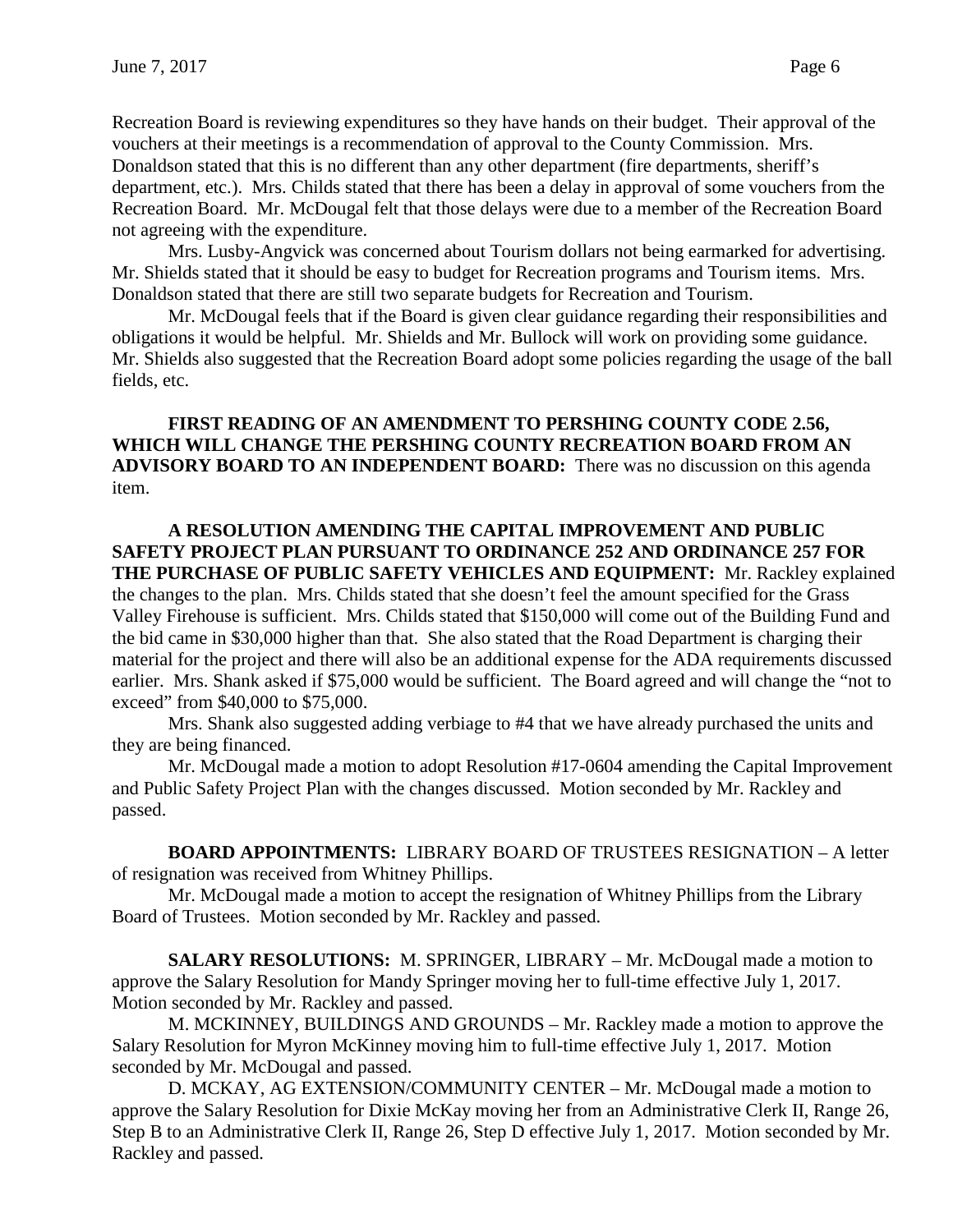T. BANKS, DISTRICT ATTORNEY'S OFFICE AND APPROVAL OF JOB DESCRIPTION FOR PARALEGAL – Mr. Shields explained that Mr. Banks is a licensed attorney in Utah; however, he did not pass the Nevada Bar and his licensure expires June 23<sup>rd</sup>. Mr. Shields would like to keep him in the office as a paralegal and deputize him as Deputy Public Guardian. Mr. Banks will take the Nevada Bar exam again when he is able.

Mr. Rackley made a motion to approve the job description for a Paralegal and the Salary Resolution for Todd Banks reclassifying him as a Paralegal effective June 23, 2017. Motion seconded by Mr. McDougal and passed.

The meeting recessed at 11:30 a.m. so the Commissioners could meet in a closed labor session pursuant to NRS 288.220 to meet with the County's labor representative regarding labor negotiations. The meeting reconvened at 11:57 a.m.

**PROCLAMATIONS AND AWARDS:** NATIONAL SAFETY MONTH – Mr. Rackley made a motion and read a Proclamation declaring June 2017 National Safety Month. Motion seconded by Mr. McDougal and passed.

Mr. Rackley asked if it would be appropriate to do a Proclamation honoring Annette Stripe for her service to the Grass Valley Advisory Board. The Board felt that was a good idea.

**REPORT FROM LEGAL COUNSEL:** Mr. Shields did not have anything to report.

**REPORT FROM ADMINISTRATIVE ASSISTANT:** DISCUSSION REGARDING ADOPTING THE CONSENT AGENDA FORMAT AND POLICY FOR CONSENT AGENDA ITEMS FOR BOARD MEETINGS – Mrs. Wesner gave the Board some information regarding consent agendas. The Board will look at adopting a policy.

APPROVAL OF OUT OF STATE TRAVEL AND HIGHER HOTEL ROOM RATE FOR COMMISSIONER MCDOUGAL FOR TRAVEL TO WASHINGTON, D.C. TO TESTIFY ON BEHALF OF THE PERSHING COUNTY LANDS BILL – Mr. McDougal stated that his hotel room is \$451.87 per night.

Mr. Rackley made a motion to approve the out of state travel and the higher hotel room rate for Commissioner McDougal's travel to Washington, D.C. to testify on behalf of the Pershing County Lands Bill. Motion seconded by Mrs. Shank. Mr. McDougal abstained. Motion carried.

### **APPROVAL TO SEND OUT EMPLOYEE NOTICE REGARDING COMPLIANCE WITH THE DRUG-FREE WORKPLACE ACT OF 1988:** The notice reads:

Pershing County receives funding through federal grants and is therefore subject to the Federal Drug-Free Workplace Act of 1988. Marijuana (including medical marijuana), cocaine, opiates, amphetamines (including methamphetamines), phencyclidine (PCP), methylenedioxy-methamphetamine (MDMA) are considered illegal Schedule I or II drugs through the federal government. Although recreational marijuana was legalized in Nevada effective January 1, 2017, all employees must comply with the Drug-Free Workplace Act of 1988 and may not have any detectable levels of Schedule I or II drugs in their system while at work. This includes medical marijuana. Failure to comply will result in disciplinary action, up to and including termination. Any questions regarding this notice should be directed to the Pershing County Commission office – HR Representative.

Mr. McDougal made a motion to approve sending out the notice to all employees regarding compliance with the Drug-Free Workplace Act of 1988. Motion seconded by Mr. Rackley and passed.